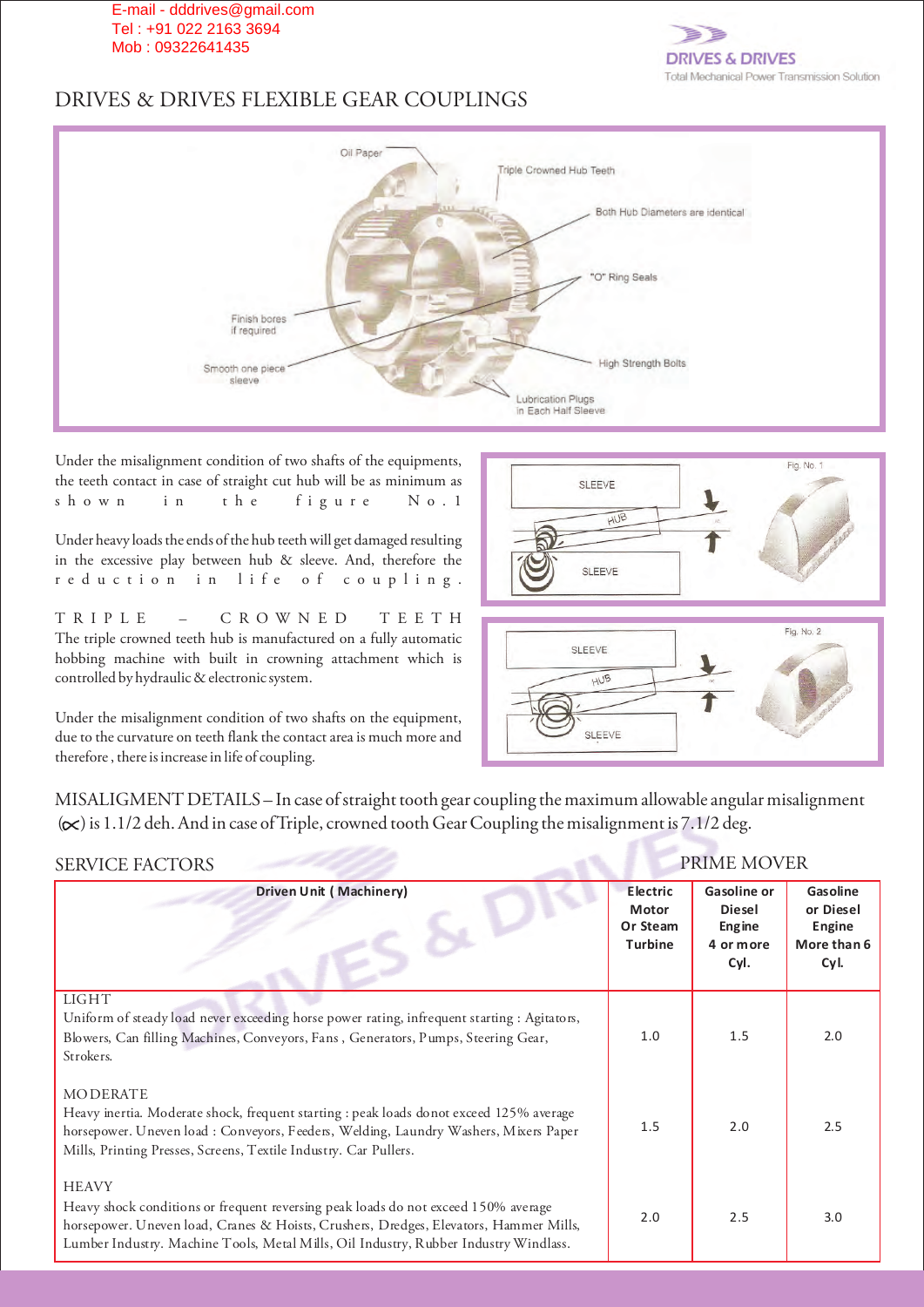

# DRIVES & DRIVES FLEXIBLE GEAR COUPLINGS MINIMUM CLEARANCE REQUIRED FOR ALIGNING



### FULL FLEXIBLE TYPE HALF FLEXIBLE TYPE

|                           |                                                                    | COMMON FOR BOTH COUPLINGS  |                 |                                   |     |     |                |     |     |                |                 |                             |     |                | <b>FULL FLEXIBLE TYPE</b> |                |                         |       |                                   | HALF FLEXIBLE TYPE                                  |                |                 |
|---------------------------|--------------------------------------------------------------------|----------------------------|-----------------|-----------------------------------|-----|-----|----------------|-----|-----|----------------|-----------------|-----------------------------|-----|----------------|---------------------------|----------------|-------------------------|-------|-----------------------------------|-----------------------------------------------------|----------------|-----------------|
| $\overline{DD}$<br>G.C.NO | H <sub>P</sub><br><b>CAPA</b><br><b>CITY</b><br>AT<br>100<br>R.P.M | MAX.<br>TORO<br>UE<br>KG.M | MAX.<br>R.P.M   | <b>BO</b><br><b>RE</b><br>MI<br>N | A   | C   | $\overline{D}$ |     | M   | G              | H               | <b>BO</b><br>RE<br>MA<br>Χ. |     | $\overline{B}$ | WR <sub>2</sub><br>KGM2   | $Wt$ IN<br>KG. | $\overline{\mathbf{K}}$ | Q     | <b>BOR</b><br>$\mathbf E$<br>MAX. | WR <sub>2</sub><br>KGm2                             | $\overline{F}$ | WT.<br>IN<br>KG |
| $DD - 100$                | $\overline{7}$                                                     | 50                         | 8000            | 10                                | 120 | 45  | 50             | 75  | 55  | 1.5            | 15              | 32                          | 40  | 93             | 0.03                      | 4.5            | 93                      | 46.5  | 45                                | 70                                                  | 0.04           | $\overline{5}$  |
| $DD-101$                  | 14                                                                 | 100                        | 6300            | 20                                | 170 | 55  | 65             | 110 | 65  | 2.5            | 17              | 45                          | 49  | 115            | 0.14                      | 11'            | 115                     | 57.5  | 60                                | 85                                                  | 0.15           | 11              |
| $DD-1@$                   | 35                                                                 | 250                        | 5000            | 30                                | 185 | 70  | 85             | 125 | 80  | 2.5            | 17              | 60                          | 62  | 145            | 0.20                      | 15             | 145                     | 72.5  | 75                                | 110                                                 | 0.24           | 15              |
| $DD-108$                  | 63                                                                 | 450                        | 4000            | 40                                | 220 | 85  | 105            | 150 | 105 | 2.5            | 20              | 75                          | 78  | 175            | 0.48                      | 25             | 175                     | 87.5  | 90                                | 130                                                 | 0.51           | $\overline{20}$ |
| $DD-104$                  | 119                                                                | 850                        | 3350            | 50                                | 250 | 105 | 130            | 175 | 125 | 2.5            | 20              | 90                          | 96  | 215            | 0.95                      | 39             | 215                     | 107.5 | 110                               | 160                                                 | 1.0            | 40              |
| $DD-105$                  | 182                                                                | 1300                       | 2800            | 60                                | 290 | 110 | 155            | 200 | 140 | $\overline{5}$ | 25              | 110                         | 106 | 230            | 1.90                      | 57             | 230                     | 115   | 130                               | 185                                                 | 2.0            | 60              |
| $DD - 106$                | 280                                                                | 2000                       | 2500            | $\overline{75}$                   | 320 | 125 | 175            | 230 | 155 | $\overline{5}$ | $\overline{25}$ | 125                         | 117 | 260            | 3.00                      | 85             | 260                     | 130   | 150                               | 215                                                 | 33             | 80              |
| $DD-10$                   | 490                                                                | 3500                       | 2100            | 90                                | 350 | 140 | 205            | 260 | 175 | 5              | 25              | 140                         | 134 | 290            | 5.25                      | 103            | 290                     | 145   | 170                               | 240                                                 | 5.8            | 106             |
| $DD-108$                  | 630                                                                | 4500                       | 1900            | 105                               | 380 | 155 | 230            | 290 | 190 | $\overline{5}$ | 25              | 160                         | 147 | 320            | 8.50                      | 138            | 320                     | 160   | 200                               | 285                                                 | 9.5            | 149             |
| $DD-109$                  | 784                                                                | 5600                       | 1700            | 125                               | 430 | 165 | 250            | 330 | 205 | 5              | 27              | 180                         | 156 | 340            | 15.00                     | 2 10           | 340                     | 170   | 220                               | 315                                                 | 16.8           | 170             |
| $DD-110$                  | 1148                                                               | 8200                       | 1400            | 140                               | 490 | 180 | 310            | 390 | 220 | $\overline{5}$ | 27              | 220                         | 171 | 370            | 30.50                     | 277            | 370                     | 185   | 2 <sub>0</sub>                    | 370                                                 | 35.0           | 264             |
| $DD-111$                  | 1536                                                               | 11000                      | 1250            | 160                               | 545 | 200 | 350            | 445 | 240 | 5              | 30              | 260                         | 192 | 410            | 58                        | 550            | <b>NOTE</b>             |       |                                   |                                                     |                |                 |
| $DD-112$                  | 2053                                                               | 14700                      | 1120            | 180                               | 590 | 240 | 400            | 490 | 280 | $\overline{5}$ | 30              | 300                         | 231 | 490            | 88                        | 710            |                         | 1.    |                                   | Made to order/special Gear<br>Couplings also can be |                |                 |
| $DD-113$                  | 2793                                                               | 20000                      | 1000            | 200                               | 680 | 260 | 440            | 555 | 310 | 7.5            | 35              | 330                         | 242 | 535            | 138                       | 980            |                         | 2.    | ma nufactured.                    | Dynamic balancing & Heat                            |                |                 |
| $DD-114$                  | 3994                                                               | 28600                      | 900             | 220                               | 730 | 280 | 500            | 610 | 330 | 7.5            | 35              | 370                         | 266 | 575            | 291                       | 1320           |                         |       |                                   | Treatment will be done on                           |                |                 |
| $DD-115$                  | 4852                                                               | 34750                      | 8 <sub>00</sub> | 250                               | 780 | 320 | 540            | 660 | 370 | 7.5            | 35              | 410                         | 305 | 655            | 353                       | 1700           |                         |       | request.                          |                                                     |                |                 |

### HOW TO SELECT THE RIGHT GEAR COUPLINGS

1.Select the size Couplings that will accommodate the diameter of the largest shaft. Usually this will determine the proper size Coupling for your application.

2.To make sure this Coupling has the required capacity : a ) Check your application against the Service Factor Chart.

b) Use the following formula to obtain the HP per 100 RPM of your application

HP X SERVICE FACTOR X 100 = HP / 100 RPM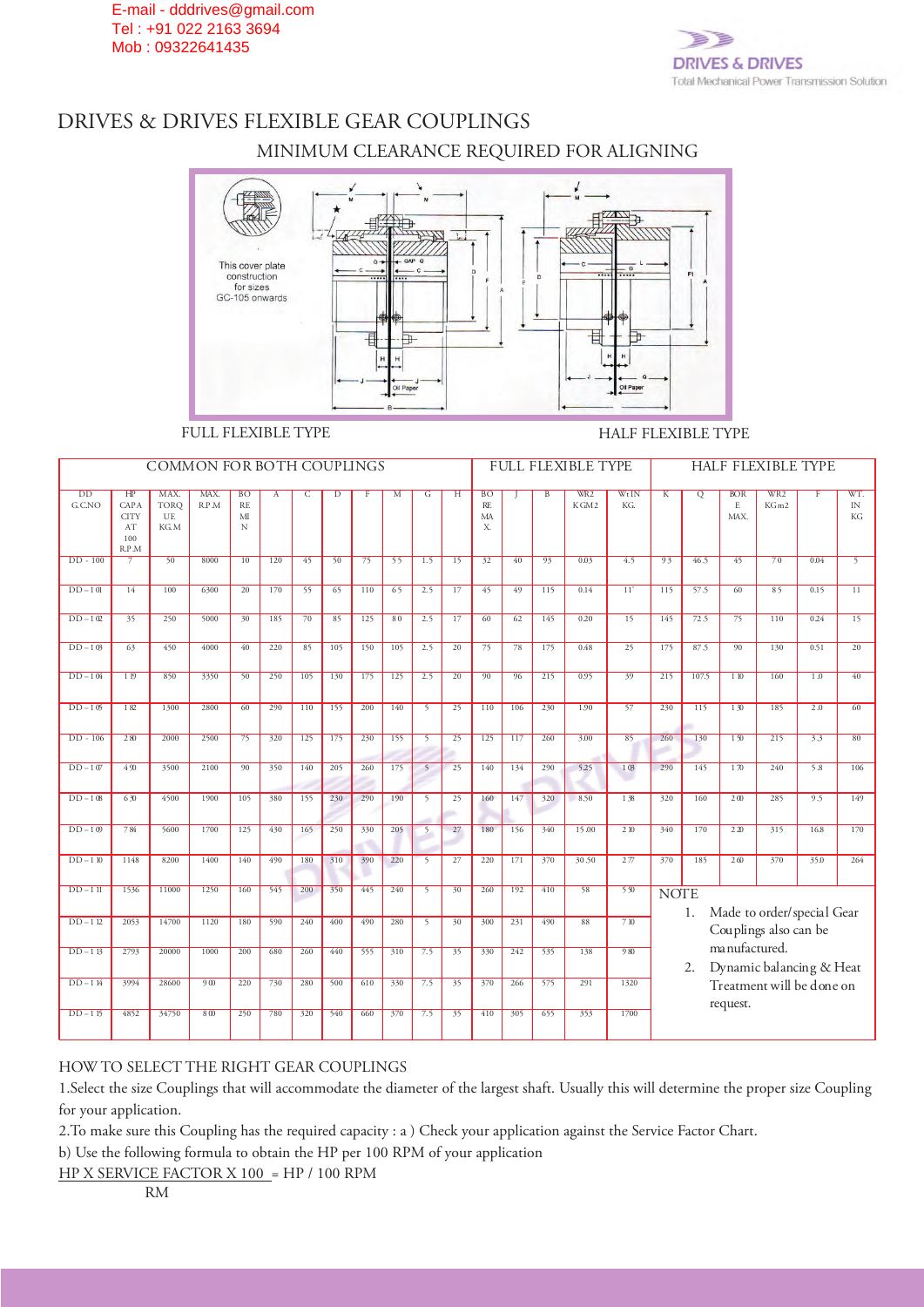## ROLLER CHAIN FLEXIBLE COUPLING

DRIVES & DRIVES Roller chain Flexible Couplings are compact, all steel, long lasting flexible couplings, capable of transmitting relatively high torques with minimum of space consumption. Consequently, they provide a most economical means of positive transmission of power from one shaft to another.

The simple design and construction of these couplings make them extremely easy to install and disconnect, providing additional economy of operation.

The sprockets are identical in construction, thus providing a balanced unit in operation and reducing effects of vibration. In addition, the flexibility of roller chain plus clearance between the chain rollers and sprocket teeth allow for slight m i s a l i g n m e n t a n d s h a f t e n d f l o a t .

Stock Couplings sizes will usually meet most power transmission requirements. However when necessary special couplings can be furnished on a made to order basis to suit a particular application. In such cases, complete information should be given when requesting a recommendation or quotation.This includes horsepower and RPM requirements, hub dimensions, bore and key way sizes , and general operating conditions.



**ES & DRIVES Total Mechanical Power Transmission Solution** 

| <b>CHAIN</b><br><b>COUPLING</b> | <b>ASA</b><br>No. |           | <b>BORE</b> | т   | t  | W   | C   | D   | Wt.  |
|---------------------------------|-------------------|-----------|-------------|-----|----|-----|-----|-----|------|
| <b>SIZE</b>                     |                   | <b>MN</b> | <b>MAX</b>  |     |    |     |     |     | Kg.  |
| DD 6112                         | 3812              | 10.00     | 16          | 65  | 30 | 5.0 | 27  | 45  | 0.30 |
| DD 8312                         | 4012              | 10.00     | 22          | 79  | 36 | 7.0 | 35  | 60  | 0.80 |
| DD8316                          | 4016              | 12.00     | 32          | 79  | 36 | 7.0 | 50  | 77  | 1.60 |
| DD1016                          | 5016              | 16.00     | 42          | 96  | 44 | 8.0 | 61  | 96  | 2.60 |
| <b>DD 1018</b>                  | 5018              | 16.00     | 48          | 98  | 45 | 8.0 | 71  | 106 | 3.50 |
| DD 1218                         | 6018              | 20.00     | 60          | 121 | 56 | 9.0 | 88  | 126 | 6.5  |
| DD 1222                         | 6022              | 20.00     | 76          | 121 | 56 | 9.0 | 110 | 150 | 10.0 |
|                                 |                   |           |             |     |    |     |     |     |      |

DRIVES & DRIVES COUPLING COVERS Plastic / Aluminium

> Aluminium covers are available for all the sizes. Plastic covers are available only for sizes upto NT – 1218





| <b>CHAIN</b><br><b>COUPLING</b><br><b>SIZE</b> | ASANo. | <b>MN</b> | <b>BORE</b><br><b>MAX</b> |     |     | W  |     | D   | Wt.<br>Kg. | <b>CHAIN</b><br><b>COUPLING</b><br>SIZE | <b>ASA No</b> | A   |     | Wt.<br>Kg. | <b>CHAIN</b><br><b>COU PLING</b><br><b>SIZE</b> | ASA No | $\mathbf{A}$ | в   | Wt.<br>Kg. |
|------------------------------------------------|--------|-----------|---------------------------|-----|-----|----|-----|-----|------------|-----------------------------------------|---------------|-----|-----|------------|-------------------------------------------------|--------|--------------|-----|------------|
|                                                |        |           |                           |     |     |    |     |     |            | DD 1618                                 | 8018          | 195 | 130 | 2.3        | DD 6112                                         | 3812   | 69           | 59  | 0.2        |
| DD 1618                                        | 8018   | 25        | 80                        | 150 | 67  | 16 | 115 | 170 | 14.5       | DD 1622                                 | 8022          | 220 | 132 | 2.4        |                                                 |        |              |     |            |
| DD 1622                                        | 8022   | 25        | 95                        | 150 | 67  | 16 | 140 | 201 | 20.0       |                                         |               |     |     |            | DD 8312                                         | 4012   | 75           | 68  | 0.2        |
| DD 2020                                        | 10020  | 40        | 110                       | 200 | 91  | 18 | 160 | 231 | 33.5       | DD 2020                                 | 10020         | 258 | 178 | 3.4        | DD8316                                          | 4016   | 90           | 70  | 0.4        |
| DD 2418                                        | 12018  | 50        | 119                       | 260 | 118 | 24 | 169 | 254 | 51.0       | DD 2418                                 | 12018         | 292 | 220 | 5.9        |                                                 |        |              |     |            |
| DD 2422                                        | 12022  | 50        | 150                       | 260 | 118 | 24 | 208 | 301 | 76.0       | DD 2422                                 | 12022         | 340 | 220 | 7.3        | DD1016                                          | 5016   | 110          | 86  | 0.6        |
| DD 3218                                        | 16018  | 50        | 160                       | 360 | 165 | 30 | 220 | 341 | 121.0      | DD 3218                                 | 16018         | 385 | 240 | 14         | DD 1018                                         | 5018   | 121          | 86  | 0.8        |
| DD 3222                                        | 16022  | 50        | 199                       | 360 | 165 | 30 | 280 | 410 | 170.0      |                                         |               |     |     | 17         | DD 1218                                         | 6018   | 149          | 90  | 1.2        |
| DD 4018                                        | 20018  | 80        | 205                       | 517 | 240 | 37 | 295 | 425 | 425.0      | DD 3222                                 | 16020         | 472 | 250 |            |                                                 |        |              |     |            |
| DD 4022                                        | 20022  |           | 260                       |     |     |    | 373 | 507 |            | DD 4018                                 | 20018         | 496 | 280 | າາ<br>ے    | DD 1222                                         | 6022   | 173          | 110 | 1.6        |
|                                                |        | 80        |                           | 517 | 240 | 37 |     |     | 450.0      | DD 4022                                 | 20022         | 578 | 280 | 26         |                                                 |        |              |     |            |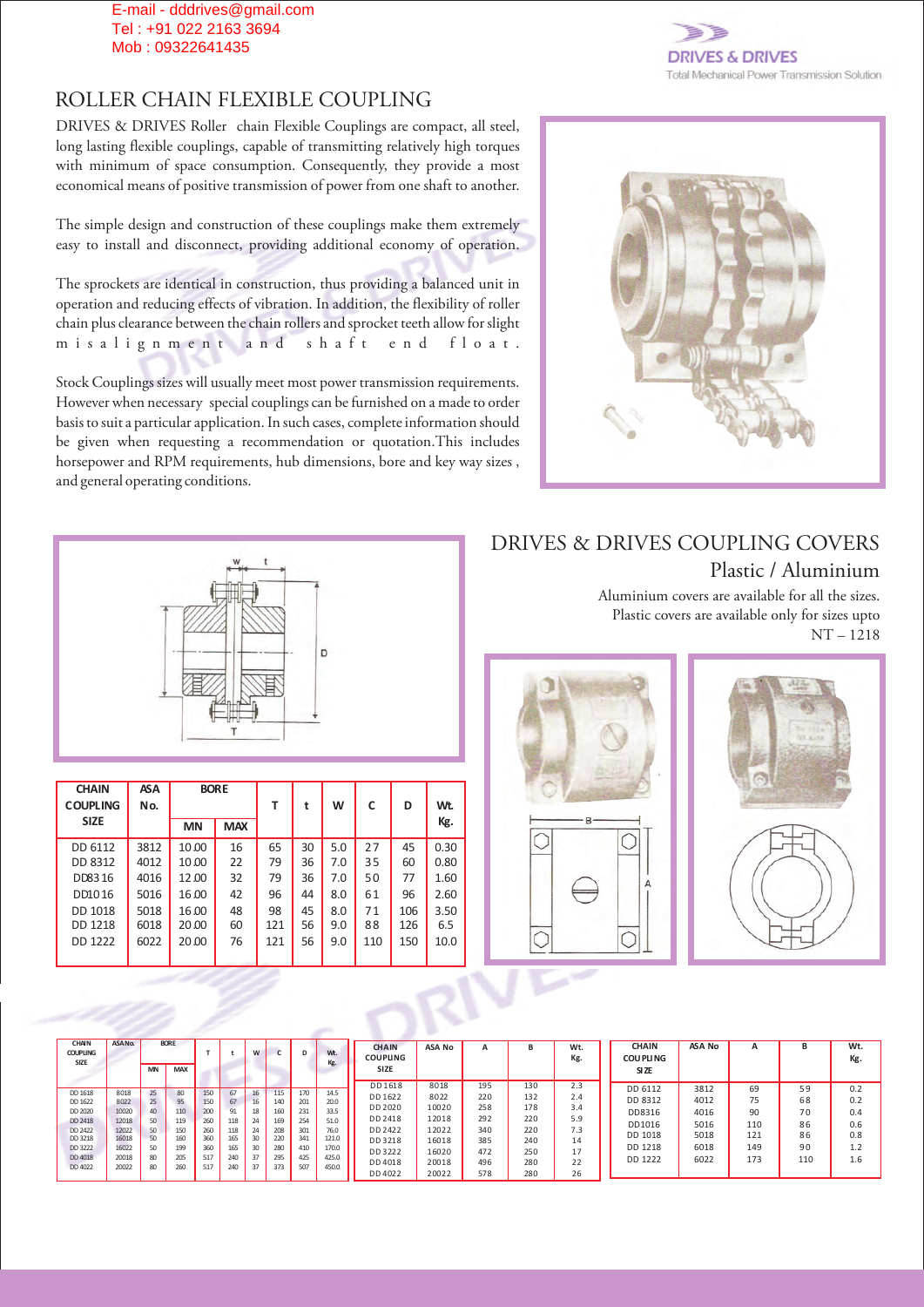

# SELECTION OF THE COUPLINGS

?Decide service factor for the unit for which the chain couplings is to be filled by considering the hours of service, type of the power unit tec. from the following table :-

|                           | Driven equipment                                                                                                                                                                                                                                                                                                                                                                                                                                                                                                                            |                                                                                                                                         |                                              | Source of Power                                  |                                |
|---------------------------|---------------------------------------------------------------------------------------------------------------------------------------------------------------------------------------------------------------------------------------------------------------------------------------------------------------------------------------------------------------------------------------------------------------------------------------------------------------------------------------------------------------------------------------------|-----------------------------------------------------------------------------------------------------------------------------------------|----------------------------------------------|--------------------------------------------------|--------------------------------|
| Service<br>classification | <b>Kinds</b>                                                                                                                                                                                                                                                                                                                                                                                                                                                                                                                                | Characteristics                                                                                                                         | <b>Electric motor</b><br>or steam<br>turbine | Steam or<br>Gasoline<br>engine 4 or<br>more cyl. | <b>Diesel or Gas</b><br>Engine |
| Α                         | Centrifugal fans, blowers of pumps<br>conveyor evenly loaded.                                                                                                                                                                                                                                                                                                                                                                                                                                                                               | Even load -8 hours/ day service, Non -<br>reversing - low torque starting.                                                              | 1                                            | 1.5                                              | 2.0                            |
| B                         | Compressor, Conveyor, pulsating load<br>machines, kilns and driers, speeds<br>reducers, Multi cylinder pumps, wood<br>working machines, etc.                                                                                                                                                                                                                                                                                                                                                                                                | Uneven load - 8 hours/day service,<br>Moderate shock or torsional loads, non-<br>reversing. This is the most common type<br>of service. | 1.5                                          | 2.0                                              | 2.5                            |
| C                         | Presses, crus hers, impact loads, oil well<br>pumping equipment.                                                                                                                                                                                                                                                                                                                                                                                                                                                                            | Heavy shock load - 8hours/day service.<br>High peak torsional loads, reversing<br>under load. Full load starting.                       | 2.0                                          | 2.5                                              | 3.0                            |
| $\bullet$                 | • For 8 to 16 hrs/day service use next step service factor.<br>• For 16 to 24 hours/day service use service factor two step higher loading.<br>Multiply horsepower of driver unit by the service factor. This is the design horsepower.<br>$\mathbf{M}$ and $\mathbf{M}$ are $\mathbf{M}$ and $\mathbf{M}$ are $\mathbf{M}$ and $\mathbf{M}$ are $\mathbf{M}$ and $\mathbf{M}$ are $\mathbf{M}$ and $\mathbf{M}$ are $\mathbf{M}$ and $\mathbf{M}$ are $\mathbf{M}$ are $\mathbf{M}$ and $\mathbf{M}$ are $\mathbf{M}$ are $\mathbf{M}$ are |                                                                                                                                         |                                              |                                                  |                                |

- 
- For 8 to 16 hrs/day service use next step service factor.<br>For 16 to 24 hours/day service use service factor two step higher loading.
- Multiply horsepower of driver unit by the service factor. This is the design horsepower.
- Note the maximum rpm. At which the unit will run and its shaft diameter.
- Note the maximum rpm. At which the unit will run and its shaft diameter.<br>• From H.P rating table select the coupling size which is rated equal to or slightly greater than design H.P required at the rpm. At which
- ?coupling is to operate. Also make sure that the diameter at the shaft is less than the maximum bore permissible on the coupling. If the coupling is not large enough to accommodate the shaft size, use the next coupling which can be bored to suit the shaft requirement.

| Horse Power Ratings Table |  |
|---------------------------|--|
|                           |  |

| <b>COUP</b>       | <b>EQUI</b>    | <b>MAX</b> |                |                |                  |                 |                  |                 |                 |                  |                 |                |                  |                  | <b>REVOLUTIONS PER MINUTE</b> |        |        |        |        |        |                    |        |       |       |       |       |
|-------------------|----------------|------------|----------------|----------------|------------------|-----------------|------------------|-----------------|-----------------|------------------|-----------------|----------------|------------------|------------------|-------------------------------|--------|--------|--------|--------|--------|--------------------|--------|-------|-------|-------|-------|
| <b>LING</b>       |                |            |                |                |                  |                 |                  |                 |                 |                  |                 |                |                  |                  |                               |        |        |        |        |        |                    |        |       |       |       |       |
| <b>SIZE</b>       | ASA            | <b>BOR</b> |                | 5              | 10 <sup>10</sup> | 25              | 50               | 100             | 200             | 300              | 400             | 500            | 600              | 800              | 1000                          | 1200   | 1500   | 1800   | 2000   | 2500   | 3000               | 3600   | 4000  | 4800  | 5200  | 6000  |
|                   | NO.            | F.         |                |                |                  |                 |                  |                 |                 |                  |                 |                |                  |                  |                               |        |        |        |        |        |                    |        |       |       |       |       |
| DD 6112           | 3812           | 16         | 0.013          | 0.066          | 0.146            | 0.346           | 0693             | 1.053           | 1.613           | 2.106            | 2.520           | 3.010          | 3.440            | 4253             | 5.173                         | 5.880  | 7.133  | 8333   | 8.973  | 10.82  | 12.58              | 14.66  | 16.00 | 18.86 | 19.73 | 22.26 |
| DD 8312           | 4012           | 22         | 0.026          | 0.146          | 0.293            | 0.773           | 1533             | 2.306           | 3.506           | 4613             | 5.533           | 6.613          | 7.560            | 9346             | 11.37                         | 12.90  | 15.46  | 18.26  | 19.73  | 23.56  | 27.60              | 32.13  | 35.06 | 41.06 |       |       |
| DD8316            | 4016           | 32         | 0.053          | 0.280          | 0.546            | 1.373           | 2.746            | 4.120           | 6.253           | 8226             | 9.880           | 11.80          | 13.46            | 16.66            | 20.40                         | 23.06  | 2800   | 32.53  | 35.06  | 42.53  | 49.33              | 57.33  | 62.53 | 73.20 |       |       |
| DD1016            | 5016           | 42         | 0.106          | 0.520          | 1.040            | 2.600           | 5213             | 7.813           | 11.89           | 15.60            | 18.80           | 22.40          | 25.60            | 31.73            | 38.53                         | 43.86  | 5320   | 61.86  | 66.66  | 80.80  | 93.86              | 108.80 |       |       |       |       |
| DD 1018           | 5018           | 48         | 0.133          | 1.666          | 1.320            | 3.306           | 6600             | 9.906           | 15.06           | 19.86            | 23.73           | 28.40          | 32.53            | 40.13            | 48.80                         | 55.46  | 66,733 | 78.40  | 84.53  | 102.40 | 118.13             |        |       |       |       |       |
| DD 1218           | 6018           | 60         | 0.240          | 1.240          | 2.493            | 6.226           | 12.44            | 18.66           | 28.40           | 37.33            | 44.80           | 53.46          | 61.20            | 75.73            | 92.13                         | 104.53 | 126.93 | 148.0  | 160.0  | 193.33 |                    |        |       |       |       |       |
| DD 1222           | 6022           | 76         | 0.333          | 1.666          | 3.346            | 8.413           | 16.66            | 25.06           | 38.13           | 50.26            | 60.40           | 72.13          | 82.53            | 102.0            | 124.13                        | 140.0  | 170.66 | 198.66 | 214,66 | 260.0  |                    |        |       |       |       |       |
| DD 1618           | 8018           | 80         | 0.546          | 2.760          | 5.520            | 13.73           | 27.60            | 41.33           | 62.93           | 82.80            | 99.33           | 118.86         | 134.66           | 168.0            | 204.0                         | 232.0  | 281.33 | 328.0  | 353.33 |        |                    |        |       |       |       |       |
| DD 1622           | 8022           | 95         | 0.786          | 3.946          | 7.906            | 19.73           | 39.46            | 59.33           | 89.60           | 118.86           | 141.33          | 169.33         | 194.66           | 240.0            | 292.0                         | 332.0  | 402.6  | 469.33 | 505.33 |        |                    |        |       |       |       |       |
| DD 2020           | 10020          | 110        | 1,240          | 6.213          | 12.44            | 31.06           | 62.13            | 93.33           | 141.33          | 166.66           | 224.0           | 266.66         | 305.33           | 377.33           | 460.0                         | 522.66 | 634.66 | 738.66 |        |        |                    |        |       |       |       |       |
| DD 2418           | 12018          | 119        | 1.866          | 9.360          | 18.66            | 46.80           | 93.60            | 140.0           | 21333           | 280.0            | 336.0           | 402.6          | 460.0            | 568.0            | 692.0                         | 786.86 | 954.66 |        |        |        | DESIGN HORSE POWER |        |       |       |       |       |
| DD 2422<br>DD3218 | 12022<br>16018 | 150<br>160 | 2.413<br>4,040 | 12.09<br>20.13 | 24.13<br>40.40   | 60.40<br>101.06 | 120.93<br>201.33 | 18133<br>302.66 | 274,66<br>460.0 | 362.66<br>606.66 | 434.66<br>728.0 | 5200<br>869.33 | 594.66<br>994.66 | 734.66<br>1229.3 | 894.66<br>1496.0              | 1016.0 |        |        |        |        |                    |        |       |       |       |       |
| DD 3222           | 16022          | 199        | 5.906          | 29.46          | 59.06            | 146.66          | 294.66           | 444.00          | 674,66          | 886.66           | 1065.3          | 1272.0         | 1453.3           | 1800.0           | 21.86.                        |        |        |        |        |        |                    |        |       |       |       |       |
| DD4018            | 20018          | 205        | 8,080          | 40.40          | 80.80            | 201.33          | 404.00           | 605.33          | 921.33          | 1212.0           | 1453.3          | 1733.3         | 1986.6           | 2453.3           | 6                             |        |        |        |        |        |                    |        |       |       |       |       |
| DD4022            | 20022          | 260        | 10.17          | 50.93          | 10173            | 254.66          | 509.33           | 762.66          | 1161.33         | 1520.0           | 1826.6          | 2186.6         | 2506.6           |                  |                               |        |        |        |        |        |                    |        |       |       |       |       |
|                   |                |            |                |                |                  |                 |                  |                 |                 |                  |                 |                |                  |                  |                               |        |        |        |        |        |                    |        |       |       |       |       |
|                   |                |            |                |                |                  |                 |                  |                 |                 |                  |                 |                |                  |                  |                               |        |        |        |        |        |                    |        |       |       |       |       |

# LUBRICATION

Couplings operating without covers under fairly clean conditions will give satisfactory service providing they are periodically [weekly] brushed thoroughly with ball grease of medium consistency. Couplings operating with covers should be kept filled with a good quality ball grease of soft or medium consistency.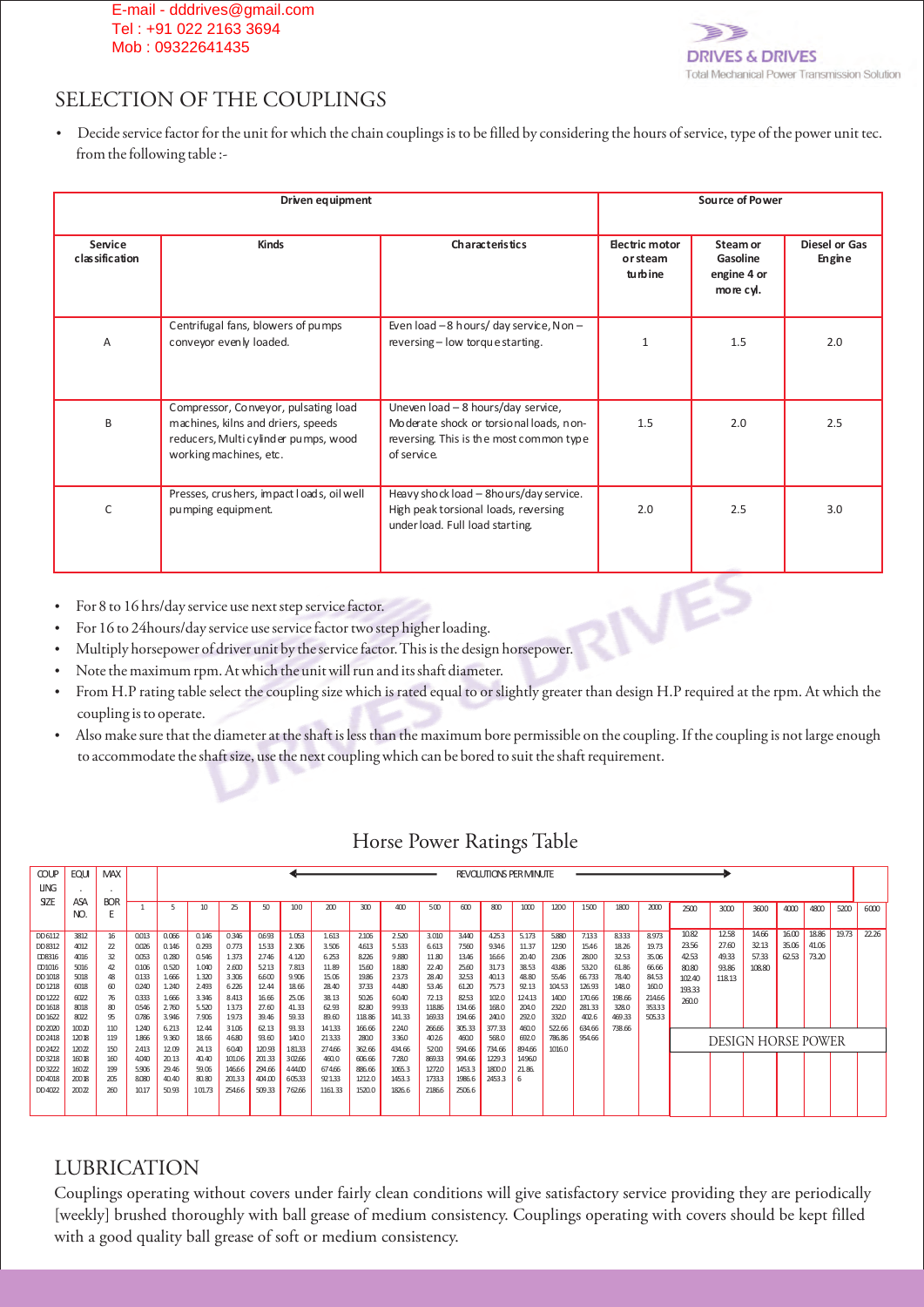

# SPIREX ENCODER COUPLINGS



Several overlapping helical cut are machined into one piece of material, thereby providing for flexing properties which compensate for angular, parallel and axial misalignments, spirex couplings have minimum windup and transit torque with constant velocity.

Encoders, resolvers and other rotating instruments are only as accurate as the flexible coupling that connects them to the system they are monitoring,

Spirex Couplings can be designed to your requirements by changing the length, diameters, thickness and heighh of beams, and in alternate materials like stainless steel , copper, steel, etc.





| Size | D  | Std          | Non-Std                                                                                              |     | Bore           |                | <b>B1</b>                | <b>B2</b>                     | <b>Static</b><br>Torque |                     | <b>Misalignment</b> |               |
|------|----|--------------|------------------------------------------------------------------------------------------------------|-----|----------------|----------------|--------------------------|-------------------------------|-------------------------|---------------------|---------------------|---------------|
|      |    | $\mathbf{L}$ | L                                                                                                    | Min |                | Max            |                          |                               | (Nm)                    | Angular<br>$(\deg)$ | Parallel<br>(rmn)   | Axial<br>(mm) |
|      |    |              |                                                                                                      |     | <b>SC</b>      | $\mathbf{s}$   |                          |                               |                         |                     |                     |               |
| 014  | 14 | 21           | $20 - 29$                                                                                            | 3   | 5              | 5              | 3<br>3<br>4<br>4         | 3<br>4<br>4<br>$\overline{a}$ | 0.96                    | 5                   | 0.17                | 0.12          |
| 016  | 16 | 23           | $20 - 29$                                                                                            | 3   | $\overline{7}$ | $\overline{7}$ | $\overline{4}$<br>5<br>6 | 5<br>5<br>6                   | 1.81                    | 5                   | 0.20                | 0.12          |
| 020  | 20 | 28           | $15 - 20$<br>$21 - 29$<br>$30 - 34$<br>$35 - 40$<br>$41 - 45$                                        | 5   | 8              | 10             | 5<br>6<br>6<br>8         | 6<br>6<br>8<br>8              | 2.83                    | 5                   | 0.25                | 0.25          |
| 025  | 25 | 30           | $15 - 20$<br>$21 - 29$<br>$30 - 34$<br>$35 - 40$<br>$41 - 45$<br>$46 - 50$<br>$51 - 55$              | 6   | 12             | 14             | 6<br>6<br>6<br>8<br>10   | 6<br>8<br>10<br>8<br>10       | 6.78                    | 5                   | 0.38                | 0.25          |
| 032  | 32 | 40           | $20 - 29$<br>$30 - 34$<br>$35 - 40$<br>$41 - 45$<br>$46 - 50$<br>$51 - 55$<br>$75 - 85$<br>$86 - 90$ | 10  | 16             | 18             | 10<br>10<br>14<br>16     | 16<br>16<br>14<br>16          | 11.30                   | 5                   | 0.50                | 0.38          |
| 040  | 40 | 40           | $46 - 50$<br>$51 - 55$<br>$75 - 85$<br>$86 - 90$                                                     | 15  | 18             | 20             | 10<br>12                 | 20<br>20                      | 15.82                   | 5                   | 0.75                | 0.40          |
| 050  | 50 | 60           | $75 - 85$<br>$86 - 90$                                                                               | 12  | 25             | 28             | 12                       | 25                            | 23.30                   | 5                   | 0.85                | 0.50          |



### Installation

Spirex couplings are precision units and must ne installed in natural position without pre- compression. The flexibility of the coupling may be adversely affected if installed, either in a compresses or a stretched condition.

Clean the shafts to ensure that they are free from oil, grease or any other foreign substance.

Mount the spirex coupling on one shaft and fasten the locking screws. Refer the above figures for proper location of the coupling on the shafts. Similarly mout the second shaft into the coupling bore and fasten the coupling ensuring its natural position. In case of series SSR and SCR, the shafts may extend into the flexure area as shown.

Using a straight edge check the alignment at different points on the circumference, to ensure that the staright edge is in full contact over the entire length of the coupling

Misalignment must not exceed the maximum p e r m i s s i b l e v a l u e s s p e c i f i e d . In case of skewed misalignment individual misalignments should not be taken at maximum.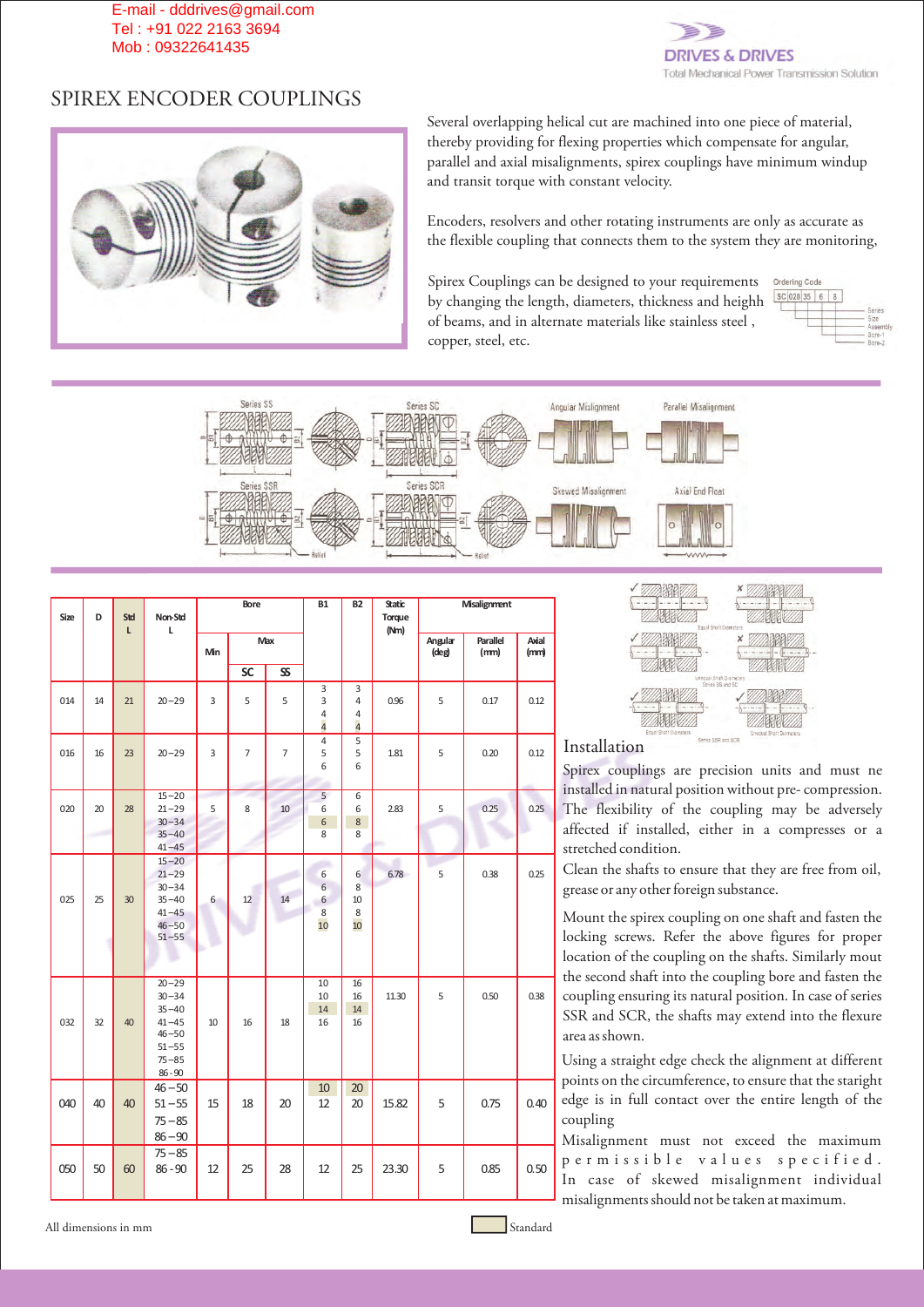

# NENFLEX TORSIONALLY FLEXIBLE COUPLINGS



| <b>Series</b> | Size |                                                | Nominal Torque (Nm)<br>(At Service Factor 1) |                        | Style          |                | Bore            | Max<br>Bore<br>Style 2 |      |              |      |     |                | Dimensions (mm) |              |              |              |                                                                                                        |
|---------------|------|------------------------------------------------|----------------------------------------------|------------------------|----------------|----------------|-----------------|------------------------|------|--------------|------|-----|----------------|-----------------|--------------|--------------|--------------|--------------------------------------------------------------------------------------------------------|
|               |      | Std<br>80 Sh<br>$\overline{A}$<br><b>Black</b> | PU<br>80 Sh<br>$\overline{A}$<br>Yellow      | PU<br>90Sh<br>A<br>Red |                | Min            | Max             |                        | A    | a            | E    | D   | c              | В               | E1           | PCD          | $\mathbf{I}$ | New Improved SWN/ SWR Wrap-Around Insert<br>Special shape profile which<br>does not result into a 100% |
| N             | 65   | $\overline{3}$                                 | $\overline{4}$                               | 6                      | $\overline{2}$ | $\mathsf{X}$   | $\mathsf{X}$    | 16                     | 27   | $\mathsf{X}$ | 27   | 15  | $\mathbf{1}$   | 42              | 27           | $\mathsf{X}$ | $\mathsf{X}$ | contact at no load condition<br>& thereby prevents heat<br>Spacer ribs no longer                       |
|               | 85   | 6                                              | 8                                            | 10                     | $\overline{2}$ | X              | X               | 20                     | 36   | Х            | 36   | 20  | $\overline{2}$ | 53              | 36           | X            | Χ            | build-up & hysteresis failure<br>require gaps to be<br>maintained during                               |
|               | 91   | 10                                             | 12                                           | 15                     | $\overline{2}$ | $\overline{9}$ | $\mathsf{X}$    | 22                     | 44.5 | $\mathsf{x}$ | 44.5 | 20  | $\overline{2}$ | 53              | 44.5         | $\mathsf{X}$ | $\mathsf{X}$ | assembly                                                                                               |
| N             | 101  | 25                                             | 30                                           | 40                     | $\overline{2}$ | 10             | Χ               | 30                     | 54   | 64           | 54   | 26  | 2              | 65              | 54           | Χ            | Χ            |                                                                                                        |
| <b>SWN</b>    | 105  | 60                                             | 75                                           | 90                     | $\overline{1}$ | 10             | 30 <sup>2</sup> | 40                     | 65   | 77           | 52   | 28  | $\overline{2}$ | 74              | 64           | X            | $\mathsf X$  |                                                                                                        |
| <b>SWR</b>    | 107  | 60                                             | 75                                           | 90                     | $\mathbf{1}$   | 10             | 38              | 40                     | 65   | 77           | 55   | 34  | $\overline{2}$ | 86              | 64           | X            | X            |                                                                                                        |
|               | 115  | 110                                            | 140                                          | 165                    | $\mathbf{1}$   | 15             | 42              | 48                     | 85   | 96           | 75   | 44  | $\overline{3}$ | 110             | 84           | $\mathsf{X}$ | $\mathsf X$  | Vertical Ribs grip the wrap around element<br>firmly within the steel retaining ring                   |
|               | 120  | 150                                            | 190                                          | 225                    | $\mathbf{1}$   | 15             | 48              | 55                     | 96   | 111          | 78   | 44  | 3              | 113             | 94           | $\times$     | X            | The new Drives & Drives advantage !                                                                    |
|               | 160  | 200                                            | 250                                          | 300                    | $\mathbf{1}$   | 20             | 55              | 60                     | 115  | 128          | 100  | 55  | $\overline{3}$ | 135             | 114          | X            | $\mathsf{X}$ | Conventional Spider Driven<br>Driver<br>Driven<br>Jaw <sup>1</sup><br>Driver<br>Jaw                    |
|               | 175  | 260                                            | 325                                          | 400                    | $\mathbf{1}$   | 20             | 60              | 65                     | 127  | 141          | 106  | 65  | 3              | 155             | 125          | X            | X            | Jaw                                                                                                    |
| N             | 226  | 340                                            | 425                                          | 510                    | 1              | 25             | 65              | $\mathsf X$            | 137  | 143          | 115  | 70  | $\overline{3}$ | 178             | $\chi$       | 102          | 92           | No Load Condition<br><b>Conventional Spider</b><br>Nominal Torque<br>Under Load                        |
| <b>CWN</b>    | 276  | 540                                            | 675                                          | 810                    | $\mathbf{1}$   | 30             | 75              | $\times$               | 157  | 163          | 127  | 80  | 3              | 200             | $\chi$       | 105          | 107          | The New Drives & Drives Improved Spider<br>Driven<br>Driven<br>Driver<br>Driver<br>Jaw                 |
| CWS           | 280  | 860                                            | 1075                                         | 1290                   | $\mathbf{1}$   | 30             | 75              | $\mathsf{X}$           | 194  | 200          | 140  | 80  | $\overline{3}$ | 200             | $\mathsf{x}$ | 160          | 70           | Jaw<br>Jaw                                                                                             |
|               | 295  | 1300                                           | 1625                                         | 1950                   | 1              | 40             | 90              | $\times$               | 239  | 246          | 160  | 95  | 3              | 238             | $\times$     | 200          | 80           |                                                                                                        |
|               | 2955 | 2200                                           | 2750                                         | 3300                   | $\mathbf{1}$   | 50             | 100             | $\mathsf{X}$           | 239  | 246          | 180  | 108 | $\overline{3}$ | 264             | $\mathsf{X}$ | 200          | 80           | No Load Condition<br>Nominal Torque New Drives & Drives Impro<br>Spider under Load                     |
|               | 300  | 3050                                           | 3800                                         | 4575                   | $\mathbf{1}$   | 50             | 100             | $\times$               | 258  | 266          | 180  | 115 | 3              | 283             | $\times$     | 216          | 85           |                                                                                                        |
|               | 350  | 4325                                           | 5100                                         | 5740                   | $\mathbf{1}$   | 50             | 115             | $\mathsf{X}$           | 309  | 317          | 200  | 128 | $\overline{3}$ | 309             | $\chi$       | 252          | 85           |                                                                                                        |

### Standard

| <b>Coupling Size</b><br>▶                             |                     | 65          | 85          | 91          | 101         | 105         | 107         | 115         | 120         | 160         | 175         | 226         | 276         | 280         | 295          | 2955         | 300        | 350         |
|-------------------------------------------------------|---------------------|-------------|-------------|-------------|-------------|-------------|-------------|-------------|-------------|-------------|-------------|-------------|-------------|-------------|--------------|--------------|------------|-------------|
| Maximum Radial<br>Misalignment - a (mm) at 1500 rpm   | $\equiv$            | 0.20        | 0.20        | 0.22        | 0.25        | 0.28        | 0.28        | 0.32        | 0.36        | 0.38        | 0.40        | 0.42        | 0.48        | 0.48        | 0.50         | 0.52         | 0.52       | 0.52        |
| Maximum Angular<br>Misalignment - b (deg) at 1500 rpm | <b>SOFTEN HELET</b> | $1.0^\circ$ | $1.0^\circ$ | $1.0^\circ$ | $1.0^\circ$ | $1.0^\circ$ | $1.0^\circ$ | $1.0^\circ$ | $1.0^\circ$ | $1.0^\circ$ | $1.2^\circ$ | $1.2^\circ$ | $1.2^\circ$ | $1.2^\circ$ | $12^{\circ}$ | $12^{\circ}$ | $.3^\circ$ | $1.3^\circ$ |
| Maximum Axial<br>Misalignment - c (mm)                |                     | 0.60        | 1.00        | 1.20        | .40         | .50         | .50         | .60         | 1.70        | .80         | .80         | .80         | .80         | 2.00        | 2.00         | 2.00         | 2.10       | 2.10        |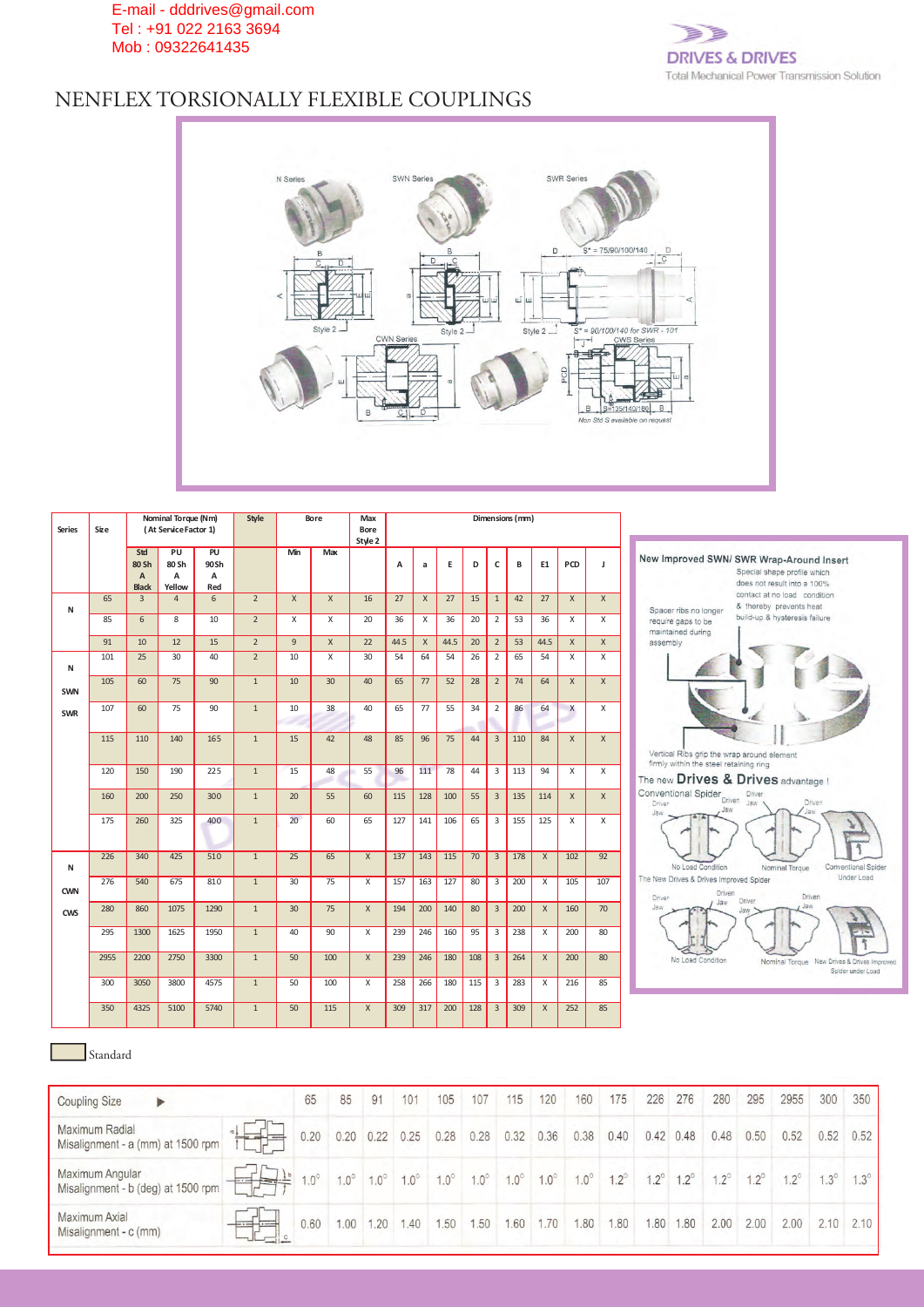

# TORSIONALLY FLEXIBLE COUPLINGS



Nenflex B series are couplings with Taper Bushes, which provide for a shrink fit of the coupling on to the shaft by using a standard hexagon wrench. Select the mounting options either with TYPE H or TYPE J Hubs. All Nenflex couplings come with the new generation of Nenflex Spiders which are the subject matter of a patent and the result of a thorough CAD analysis and practical dynamic tests.

Our R & D has now developed the PU technology to offer a variety of high performance insert materials , which are tested on our unique dynamic test bed, simulating real life like conditions that prevail on a spider while the coupling is rotating.

| <b>Series</b> | Siz e |                         | Nominal Torque (Nm)            |                       | Max.<br><b>Bore</b> | Taper<br>Bush |     |     | Dimensions (mm) |    |   |     |    | Approx<br>Weight |
|---------------|-------|-------------------------|--------------------------------|-----------------------|---------------------|---------------|-----|-----|-----------------|----|---|-----|----|------------------|
|               |       | Std<br>80 Sh A<br>Black | PU<br>80 Sh A<br><b>Yellow</b> | PU<br>90 Sh A<br>R ed |                     | No.           | A   | a   | Е               | D  | c | в   | R  | (solid)<br>K9s   |
|               | 107   | 60                      | 75                             | 90                    | 28                  | 1108          | 65  | 77  | 64              | 24 | 2 | 66  | 29 | 1.2              |
|               | 115   | 110                     | 140                            | 165                   | 32                  | 1210          | 85  | 96  | 84              | 27 | 3 | 76  | 38 | 2.5              |
| $N -$         | 120   | 150                     | 190                            | 225                   | 32                  | 1210          | 96  | 111 | 94              | 27 | 3 | 79  | 38 | 3.2              |
| $SWN - B$     | 160   | 200                     | 250                            | 300                   | 42                  | 1610          | 115 | 128 | 114             | 27 | 3 | 79  | 38 | 4.6              |
|               | 175   | 260                     | 325                            | 400                   | 50                  | 2012          | 127 | 141 | 125             | 34 | 3 | 93  | 42 | 5.6              |
|               | 226   | 340                     | 425                            | 510                   | 50                  | 2517          | 137 | 143 | 115             | 34 | 3 | 106 | 48 | 8.2              |
|               | 276   | 540                     | 675                            | 810                   | 60                  | 2517          | 157 | 163 | 127             | 47 | 3 | 134 | 48 | 13.4             |
| $N - B$       | 280   | 860                     | 1075                           | 1290                  | 60                  | 3020          | 194 | 200 | 140             | 47 | 3 | 134 | 48 | 17.6             |
| $CWN - B$     | 295   | 1300                    | 1625                           | 1950                  | 75                  | 3020          | 239 | 246 | 160             | 53 | 3 | 154 | 55 | 33.4             |
|               | 2955  | 2200                    | 2750                           | 3300                  | 75                  | 3020          | 239 | 246 | 180             | 53 | 3 | 154 | 55 | 36.0             |
|               | 300   | 3050                    | 3800                           | 4575                  | 75                  | 3020          | 258 | 266 | 180             | 53 | 3 | 159 | 55 | 38.0             |
|               | 350   | 4325                    | 5100                           | 5740                  | 90                  | 3535          | 309 | 317 | 200             | 89 | 3 | 231 | 67 | 72.0             |

POWER Capacity At Different Speeds in kW.

\* R - Min Wrench Clearance

| S iz e  | Type              | N T             | 100            | 200              | 400              | 500              | 720              | 960              | 1000             | 1440             | 1500             | 1600              | 1800              | 2 2 0 0                  | 2400               | 2880               | 3000               | 3600               |
|---------|-------------------|-----------------|----------------|------------------|------------------|------------------|------------------|------------------|------------------|------------------|------------------|-------------------|-------------------|--------------------------|--------------------|--------------------|--------------------|--------------------|
|         |                   |                 |                |                  |                  |                  |                  |                  |                  |                  |                  |                   |                   |                          |                    |                    |                    |                    |
|         | B                 | 25              | 0.26           | 0.52             | 1.05             | 1.31             | 1.89             | 2.51             | 2.62             | 3.77             | 3.93             | 4.19              | 4.71              | 5.76                     | 6.28               | 7.54               | 7.85               | 9.43               |
| 101     | Y<br>$\mathsf{R}$ | 30<br>40        | 0.31<br>0.42   | 0.63<br>0.84     | 1.26<br>1.68     | 1.57<br>2.09     | 2.26<br>3.02     | 3.02<br>4.02     | 3.14<br>4.19     | 4.52<br>6.03     | 4.71<br>6.28     | 5.03<br>6.70      | 5.66<br>7.54      | 6.91<br>9.22             | 7.54<br>10.05      | 9.05<br>12.06      | 9.43<br>12.57      | 11.31<br>15.08     |
|         |                   |                 |                |                  |                  |                  |                  |                  |                  |                  |                  |                   |                   |                          |                    |                    |                    |                    |
|         | B                 | 60              | 0.63           | 1.26             | 2.51             | 3.14             | 4.52             | 6.03             | 6.28             | 9.05             | 9.43             | 10.05             | 11.31             | 1 3 .8 2                 | 15.08              | 18.10              | 18.85              | 22.62              |
| 105/107 | Y<br>$\mathsf{R}$ | 75<br>90        | 0.79<br>0.94   | 1.57<br>1.89     | 3.14<br>3.77     | 3.93<br>4.71     | 5.66<br>6.79     | 7.54<br>9.05     | 7.85<br>9.43     | 11.31<br>13.57   | 11.78<br>14.14   | 12.57<br>15.08    | 14.14<br>16.97    | 7.28<br>2 0 .74          | 18.85<br>22.62     | 22.62<br>27.14     | 23.56<br>28.28     | 28.28<br>33.93     |
|         |                   |                 |                |                  |                  |                  |                  |                  |                  |                  |                  |                   |                   |                          |                    |                    |                    |                    |
| 115     | B<br>Y            | 110<br>140      | 1.15           | 2.30             | 4.61             | 5.76<br>7.33     | 8.29<br>10.56    | 11.06            | 11.52            | 16.59            | 17.28<br>21.99   | 18.43             | 20.74             | 2 5 .3 4                 | 27.65<br>35.19     | 33.18<br>42.22     | 34.56              | 41.47              |
|         | $\mathsf{R}$      | 165             | 1.47<br>1.73   | 2.93<br>3.46     | 5.86<br>6.91     | 8.64             | 12.44            | 14.07<br>16.59   | 14.66<br>17.28   | 21.11<br>24.88   | 25.92            | 23.46<br>27.65    | 26.39<br>31.10    | 3 2 . 2 5<br>38.01       | 41.47              | 49.76              | 43.98<br>51.84     | 52.78<br>62.21     |
|         |                   |                 |                |                  |                  |                  |                  |                  |                  |                  |                  |                   |                   |                          |                    |                    |                    |                    |
| 120     | B<br>Y            | 150<br>190      | 1.57<br>1.99   | 3.14<br>3.98     | 6.28<br>7.96     | 7.85<br>9.95     | 11.31<br>14.33   | 15.08<br>19.10   | 15.71<br>19.90   | 22.62<br>28.65   | 23.56<br>29.85   | 25.13<br>31.84    | 28.28<br>35.82    | 3 4 .56<br>43.77         | 37.70<br>47.75     | 45.24<br>57.30     | 47.13<br>59.69     | 56.55<br>71.63     |
|         | $\mathsf{R}$      | 2 2 5           | 2.36           | 4.71             | 9.43             | 11.78            | 16.97            | 22.62            | 22.62            | 33.93            | 35.34            | 37.70             | 42.41             | 5 1 .8 4                 | 56.55              | 67.86              | 70.69              | 84.83              |
|         |                   |                 |                |                  |                  |                  |                  |                  |                  |                  |                  |                   |                   |                          |                    |                    |                    |                    |
| 160     | В<br>Y            | 200<br>250      | 2.09<br>2.62   | 4.19<br>5.24     | 8.38<br>10.47    | 10.47<br>13.09   | 15.08<br>18.85   | 20.11<br>25.13   | 20.94<br>26.18   | 30.16<br>37.70   | 31.42<br>39.27   | 33.51<br>41.89    | 37.70<br>47.13    | 4 6 0 8<br>57.60         | 50.27<br>62.83     | 60.32<br>75.40     | 62.83<br>78.54     | 75.40<br>94.25     |
|         | $\mathsf{R}$      | 3 0 0           | 3.14           | 6.28             | 12.57            | 15.71            | 22.62            | 30.16            | 31.42            | 45.24            | 47.13            | 50.27             | 56.55             | 69.12                    | 75.40              | 90.48              | 94.25              | 113.10             |
|         |                   |                 |                |                  |                  |                  |                  |                  |                  |                  |                  |                   |                   |                          |                    |                    |                    |                    |
| 175     | B<br>Y            | 260<br>3 2 5    | 2.72<br>3.40   | 5.45<br>6.81     | 10.89<br>13.61   | 13.61<br>17.02   | 19.60<br>24.51   | 26.14<br>32.67   | 27.23<br>34.03   | 39.21<br>49.01   | 40.84<br>51.05   | 43.56<br>54.46    | 49.01<br>61.26    | 59.90<br>74.88           | 65.35<br>81.68     | 78.42<br>98.02     | 81.68<br>102.10    | 98.02<br>122.53    |
|         | $\mathsf{R}$      | 4 0 0           | 4.19           | 8.38             | 16.76            | 20.94            | 30.16            | 40.21            | 41.89            | 60.32            | 62.83            | 67.02             | 75.40             | 9 2 .16                  | 100.53             | 120.64             | 125.67             | 150.80             |
|         |                   |                 |                |                  |                  |                  |                  |                  |                  |                  |                  |                   |                   |                          |                    |                    |                    |                    |
| 226     | B<br>$\mathsf{v}$ | 3 4 0<br>4 2 5  | 3.56<br>4.45   | 7.12<br>8.90     | 14.24<br>17.80   | 17.80<br>22.25   | 25.64<br>32.05   | 34.18<br>42.73   | 35.61<br>44.51   | 51.27<br>64.09   | 53.41<br>66.76   | 56.97<br>71.21    | 64.09<br>80.11    | 78.33<br>97.92           | 85.45<br>106.82    | 102.54<br>128.18   | 106.82<br>133.52   | 128.18<br>160.23   |
|         | $\mathsf{R}$      | 5 1 0           | 5.34           | 10.68            | 21.36            | 26.70            | 38.45            | 51.27            | 53.41            | 76.91            | 80.11            | 85.45             | 96.14             | 117.50                   | 128.18             | 153.82             | 160.23             | 192.27             |
|         |                   |                 |                |                  |                  |                  |                  |                  |                  |                  |                  |                   |                   |                          |                    |                    |                    |                    |
| 276     | В<br>Y            | 5 4 0<br>675    | 5.66<br>7.07   | 11.31<br>14.14   | 22.62<br>28.28   | 28.28<br>35.34   | 40.72<br>50.90   | 54.29<br>67.86   | 56.55<br>70.69   | 81.43<br>101.79  | 84.83<br>106.03  | 90.48<br>113.10   | 101.79<br>127.24  | 1 2 4 .4 1<br>1 5 5 .5 1 | 135.72<br>169.65   | 162.87<br>203.58   | 169.65<br>212.06   | 203.58<br>254.48   |
|         | $\mathsf{R}$      | 8 1 0           | 8.48           | 16.97            | 33.93            | 42.41            | 61.07            | 81.43            | 84.83            | 122.15           | 127.24           | 135.72            | 152.69            | 186.62                   | 203.58             | 244.30             | 254.48             | 305.37             |
|         |                   |                 |                |                  |                  |                  |                  |                  |                  |                  |                  |                   |                   |                          |                    |                    |                    |                    |
| 280     | B<br>Y            | 860<br>1075     | 9.01<br>11.26  | 18.01<br>22.52   | 36.02<br>45.03   | 45.03<br>56.29   | 64.84<br>81.06   | 86.46<br>108.07  | 90.06<br>112.58  | 129.69<br>162.11 | 135.09<br>168.87 | 144.10<br>180.12  | 162.11<br>201.64  | 198.14<br>2 4 7 .6 7     | 216.15<br>270.19   | 259.38<br>324.22   | 270.19<br>337.73   | 324.22<br>405.28   |
|         | $\,$ R            | 1290            | 13.51          | 27.50            | 54.04            | 67.55            | 97.27            | 129.69           | 135.09           | 194.53           | 202.64           | 216.15            | 243.17            | 297.20                   | 324.22             | 389.07             | 405.28             | 486.33             |
|         |                   |                 |                |                  |                  |                  |                  |                  |                  |                  |                  |                   |                   |                          |                    |                    |                    |                    |
| 295     | В<br>Y            | 1300<br>1625    | 13.61<br>17.02 | 27.23<br>34.03   | 54.46<br>68.07   | 68.07<br>85.09   | 98.02<br>122.53  | 130.69<br>163.37 | 136.14<br>170.17 | 196.04<br>245.05 | 204.21<br>255.26 | 217.82<br>272.28  | 245.05<br>306.31  | 299.51<br>374.38         | 326.74<br>408.42   | 392.08<br>490.10   | 408.42<br>510.52   | 490.10<br>612.63   |
|         | $\mathsf{R}$      | 1950            | 20.42          | 40.84            | 81.68            | 102.10           | 147.03           | 196.04           | 204.21           | 294.06           | 363.1            | 326.74            | 367.58            | 449.26                   | 490.10             | 588.12             | 612.63             | 735.16             |
|         |                   |                 |                |                  |                  |                  |                  |                  |                  |                  |                  |                   |                   |                          |                    |                    |                    |                    |
| 2955    | B<br>Y            | 2 2 0 0<br>2750 | 23.04<br>28.80 | 46.08<br>57.60   | 92.16<br>115.20  | 115.20<br>143.99 | 165.88<br>207.35 | 221.17<br>276.47 | 230.39<br>287.99 | 331.76<br>414.70 | 345.59<br>431.98 | 368.62<br>460.78  | 414.70<br>518.38  | 5 0 6 .8 6<br>633.57     | 552.94<br>691.17   | 663.52<br>829.41   | 691.17<br>863.96   | 829.41<br>1036.76  |
|         | $\mathsf{R}$      | 3300            | 34.56          | 69.12            | 138.23           | 172.79           | 248.82           | 331.76           | 345.59           | 497.64           | 518.38           | 55 2.94           | 622.05            | 760.29                   | 829.41             | 995.29             | 1036.76            | 1244.11            |
|         |                   |                 |                |                  |                  |                  |                  |                  |                  |                  |                  |                   |                   |                          |                    |                    |                    |                    |
|         | B                 | 3050            | 31.94          | 63.88            | 127.76           | 159.70           | 229.97           | 306.63           | 319.41           | 459.94           | 479.11           | 511.05            | 574.93            | 702.69                   | 766.57             | 919.89             | 958.22             | 1149.86            |
| 300     | Y<br>$\mathsf{R}$ | 3800<br>4575    | 39.79<br>47.91 | 79.59<br>95.82   | 159.18<br>191.64 | 198.97<br>239.55 | 286.52<br>344.96 | 382.03<br>459.94 | 397.95<br>479.11 | 573.04<br>689.92 | 596.92<br>718.66 | 636.72<br>766.57  | 716.31<br>862.39  | 875.48<br>1054.04        | 955.07<br>1149.86  | 1146.09<br>1379.83 | 1193.84<br>1437.32 | 1432.61<br>1724.79 |
|         |                   |                 |                |                  |                  |                  |                  |                  |                  |                  |                  |                   |                   |                          |                    |                    |                    |                    |
|         | В                 | 4325            | 45.29          | 90.59            | 18 1.17          | 226.46           | 326.11           | 434.81           | 452.93           | 652.21           | 679.39           | 724.68            | 815.27            | 996.44                   | 1087.02            | 1304.43            | 1358.78            | 1630.54            |
| 350     | Y<br>$\mathsf{R}$ | 5 1 0 0<br>5740 | 53.41<br>60.11 | 106.82<br>120.22 | 213.63<br>240.44 | 267.04<br>300.56 | 384.54<br>432.80 | 512.72<br>577.07 | 573.04<br>689.92 | 769.09<br>865.60 | 801.13<br>901.67 | 85 4.54<br>961.78 | 961.36<br>1082.00 | 1174.99<br>1 3 2 2 .44   | 1281.81<br>1442.66 | 1538.17<br>1731.20 | 1602.26<br>1803.33 | 1922.71<br>2164.00 |
|         |                   |                 |                |                  |                  |                  |                  |                  |                  |                  |                  |                   |                   |                          |                    |                    |                    |                    |
|         |                   |                 |                |                  |                  |                  |                  |                  |                  |                  |                  |                   |                   |                          |                    |                    |                    |                    |

Type B - Std. 80 Sh A Black Type R - PU 90 Sh A Red Type Y - PU 80 Sh A Yellow \*\* N<sub>r</sub>- Nominal Torque at service factor 1